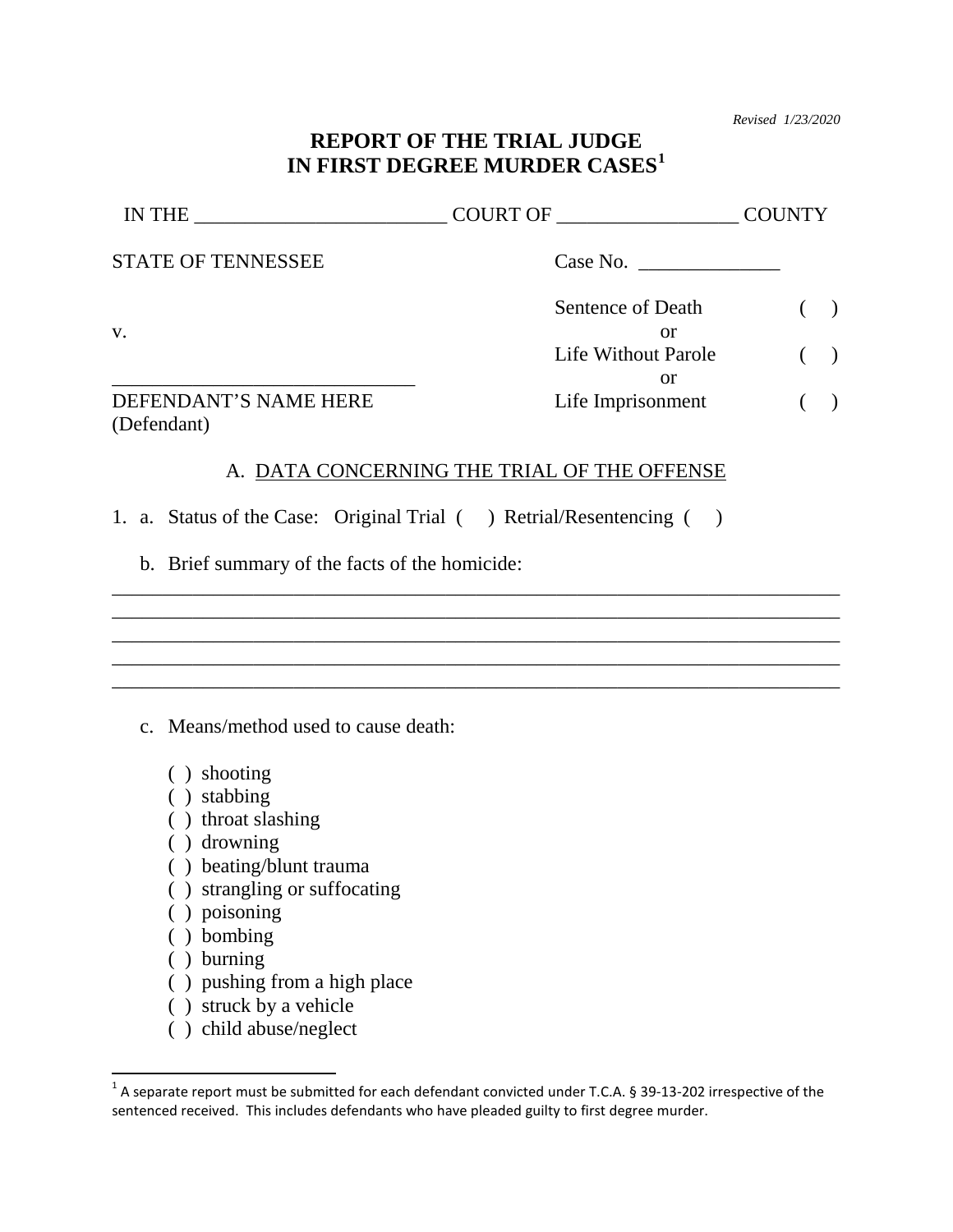$( )$  Other:

d. Location/scene of crime:

( ) victim's residence

( ) defendant's residence or place of business/employment

( ) victim's place of business/employment

( ) hotel/motel

- ( ) commercial establishment (bar, store, restaurant, gas station, etc.)
- ( ) street, sidewalk, or parking lot
- ( ) park or school grounds
- ( ) field, woods, or rural area
- ( ) jail or prison
- ( ) public or private vehicle
- $( )$  Other:
- e. Motivation for the killing, if known (select all that apply):
	- ( ) long term hatred of victim
	- ( ) obsession/control
	- ( ) revenge/retaliation
	- ( ) racial, religious or other bias or animosity
	- ( ) pecuniary or other gain
	- ( ) sexual or other pleasure or gratification for the killing

( ) jealousy

( ) silence a witness

- ( ) escape apprehension, trial, punishment, or confinement for another offense
- ( ) none apparent, but evidence suggests that action was drug-influenced
- ( ) none apparent/senseless killing/apparent indifference to life
- ( ) unreasonable self-defense or defense of others
- ( ) false belief due to mental illness
- $( )$  other:
- ( ) unknown

f. First degree murder conviction type:

- ( ) A premeditated and intentional killing of another
- ( ) A killing of another in perpetration of or attempt to perpetrate any:
	- ( ) first degree murder
	- ( ) act of terrorism
	- ( ) arson
	- ( ) rape
	- ( ) robbery
	- ( ) burglary
	- ( ) theft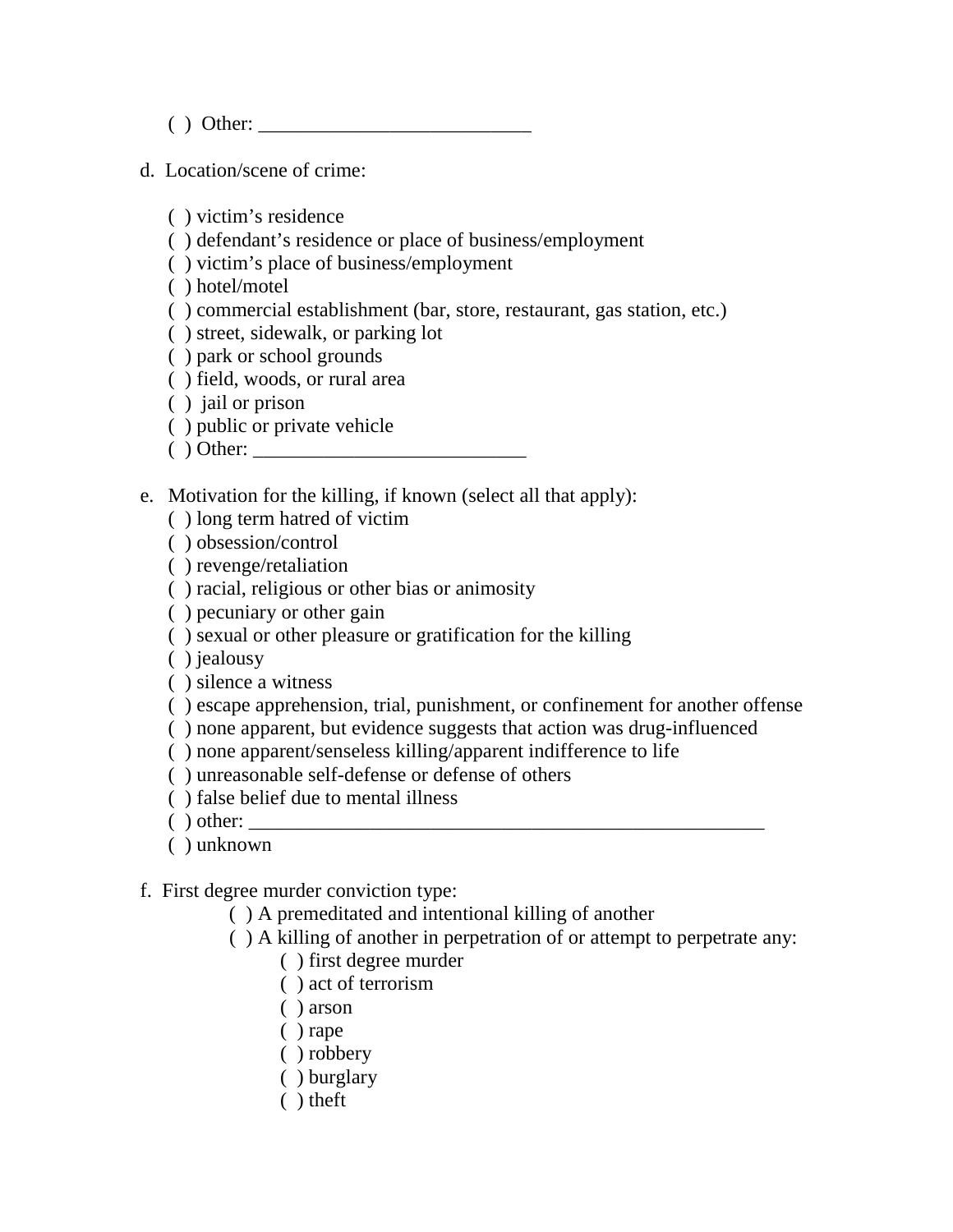( ) kidnapping

( ) aggravated child abuse

( ) aggravated child neglect

( ) rape of a child

( ) aggravated rape of a child

( ) aircraft piracy

( ) A killing of another committed as the result of the unlawful throwing, placing, or discharging of a destructive device or bomb

### 2. Separate Offenses:

a. Were other offenses tried in the same trial? Yes () No ()

b. If yes, list those offenses, disposition, and punishment:

3. How did the defendant plead? Guilty ( ) Not Guilty ( )

|  | 4. a. Did the State file a notice of intent to seek the death penalty? Yes () No () |                        |  |
|--|-------------------------------------------------------------------------------------|------------------------|--|
|  | b. Did the State file a notice of intent to seek life imprisonment                  |                        |  |
|  | without parole?                                                                     | Yes $( \ )$ No $( \ )$ |  |
|  | c. Did the State withdraw its notice of intent to seek the death penalty,           |                        |  |
|  | either formally or informally?                                                      | Yes $( \ )$ No $( \ )$ |  |
|  | d. Did the State withdraw its notice to seek life imprisonment                      |                        |  |
|  | without parole either formally or informally?                                       | Yes $( )$ No $( )$     |  |

### **If the defendant pleaded guilty with no sentencing hearing, skip to Section B.**

|    | 5. Was guilt determined with or without a jury?                                      | With $($ ) |       | Without $( )$ |  |
|----|--------------------------------------------------------------------------------------|------------|-------|---------------|--|
|    | 6. Did you as "thirteenth juror" find the defendant was guilty beyond a reasonable   |            |       |               |  |
|    | doubt?                                                                               |            | Yes ( | $)$ No (      |  |
| 8. | 7. Did the defendant waive jury determination of punishment?                         |            | Yes ( | $)$ No (      |  |
|    | a. Who sentenced the defendant?<br>Judge $($ ) Jury $($                              |            |       |               |  |
|    | Automatic/life sentence ()                                                           |            |       |               |  |
|    | b. What sentence was imposed? Death () Life Without Parole () Life (                 |            |       |               |  |
|    | c. If life imprisonment was imposed, was it imposed as a result of a hung jury?      |            |       |               |  |
|    |                                                                                      |            | Yes ( | $\log$ No (   |  |
|    | 9. Was victim impact evidence introduced at trial?                                   |            | Yes ( | $)$ No (      |  |
|    | 10. Aggravating Circumstances, T.C.A. § 39-13-204(i)                                 |            |       |               |  |
|    | a. Were statutory aggravating circumstances found?                                   |            | Yes ( | $)$ No (      |  |
|    | b. Which of the following statutory aggravating circumstances were instructed, and   |            |       |               |  |
|    | which were found? (Please note the version of the statutory aggravating              |            |       |               |  |
|    | circumstance instructed in the blanks when applicable; i.e., the 1989 version or the |            |       |               |  |
|    | 1995 version)                                                                        |            |       |               |  |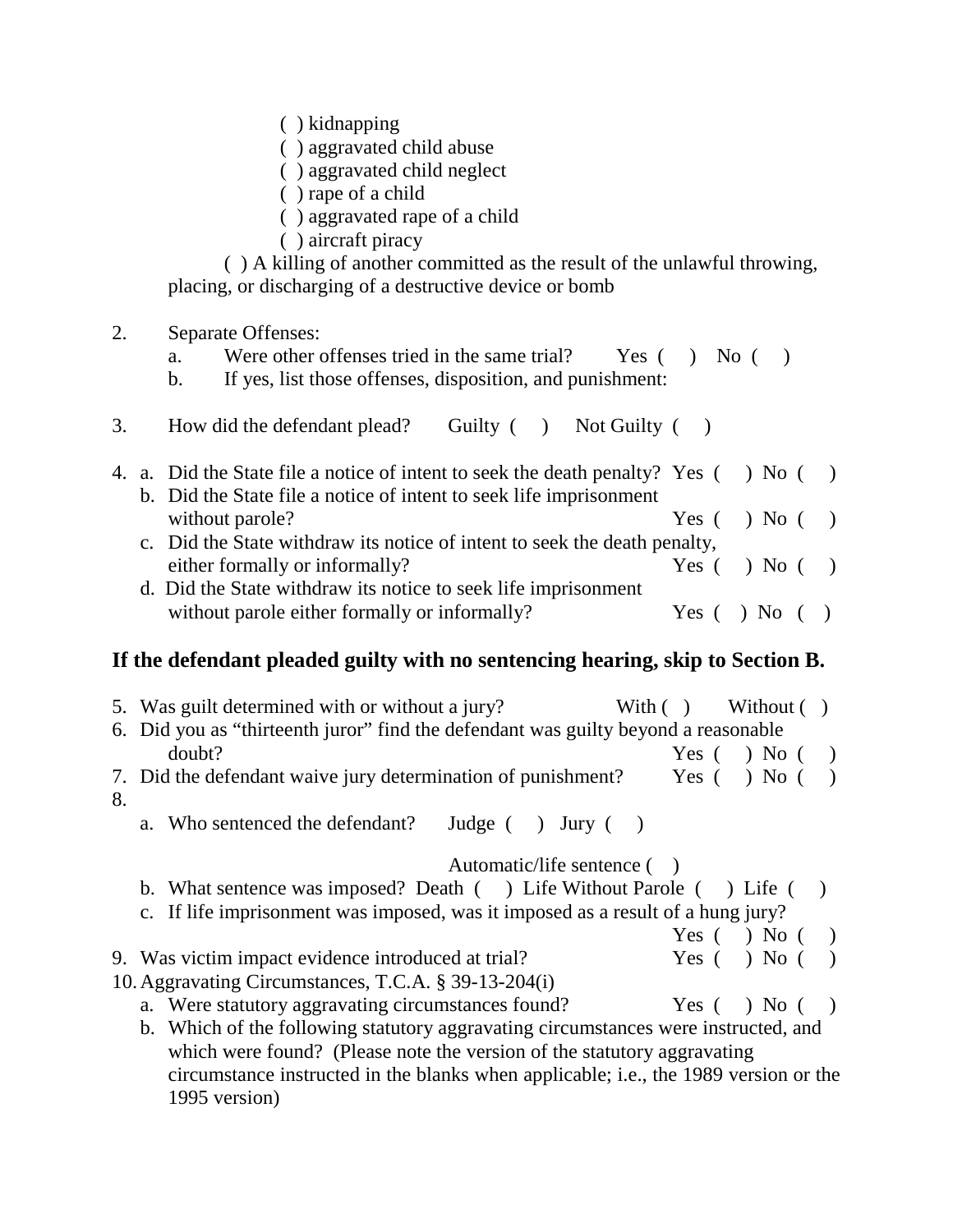|                                                                                                  | Instructed | Found |
|--------------------------------------------------------------------------------------------------|------------|-------|
| (1) Youth of victim $\frac{1}{\sqrt{1-\frac{1}{2}}}\left  \frac{1}{\sqrt{1-\frac{1}{2}}}\right $ |            |       |
|                                                                                                  |            |       |
|                                                                                                  |            |       |
|                                                                                                  |            |       |
|                                                                                                  |            |       |
|                                                                                                  |            |       |
| (7) Committed in conjunction with                                                                |            |       |
|                                                                                                  |            |       |
|                                                                                                  |            |       |
| (9) Victim was member of law enforcement, etc.                                                   |            |       |
| (10) Victim was judge, district attorney, etc. _________                                         |            |       |
| (11) Victim was elected official, etc.                                                           |            |       |
|                                                                                                  |            |       |
|                                                                                                  |            |       |
| (14) Elderly or particularly vulnerable victim ________                                          |            |       |
| (15) Committed in the course of an act of terrorism                                              |            |       |
| (16) Committed against a pregnant woman, and the defendant                                       |            |       |
| intentionally killed the victim knowing she was pregnant                                         |            |       |
| (17) Committed at random and the reasons for the killing are                                     |            |       |
|                                                                                                  |            |       |
| (18) Sold or distributed a substance containing                                                  |            |       |
| fentanyl, carfentanil, other opiate with intent<br>and                                           |            |       |
| premeditation to commit murder                                                                   |            |       |
|                                                                                                  |            |       |
|                                                                                                  |            |       |
|                                                                                                  |            |       |

c. Relate any relevant and material details of the aggravating circumstances found by the jury that were outside the norm, either so as to favor leniency or to favor severity of punishment:

\_\_\_\_\_\_\_\_\_\_\_\_\_\_\_\_\_\_\_\_\_\_\_\_\_\_\_\_\_\_\_\_\_\_\_\_\_\_\_\_\_\_\_\_\_\_\_\_\_\_\_\_\_\_\_\_\_\_\_\_\_\_\_\_\_\_\_

\_\_\_\_\_\_\_\_\_\_\_\_\_\_\_\_\_\_\_\_\_\_\_\_\_\_\_\_\_\_\_\_\_\_\_\_\_\_\_\_\_\_\_\_\_\_\_\_\_\_\_\_\_\_\_\_\_\_\_\_

| 11. |     | Mitigating Circumstances, T.C.A. § 39-13-204(j)                      |     |       |                |  |
|-----|-----|----------------------------------------------------------------------|-----|-------|----------------|--|
|     |     | a. Were mitigating circumstances raised by the evidence?             |     | Yes ( |                |  |
|     |     | b. If so, what mitigating circumstances were raised by the evidence? |     |       |                |  |
|     |     |                                                                      | Yes |       | N <sub>0</sub> |  |
|     | (1) | No significant prior criminal history                                |     |       |                |  |
|     | (2) | Extreme mental or emotional disturbance                              |     |       |                |  |
|     | (3) | Participation or consent by victim                                   |     |       |                |  |
|     | (4) | Belief that conduct justified                                        |     |       |                |  |
|     | (5) | Minor accomplice                                                     |     |       |                |  |
|     | (6) | Extreme duress or substantial domination                             |     |       |                |  |

<span id="page-3-0"></span><sup>&</sup>lt;sup>2</sup> In this space, the trial court should list by statutory designation any statutory aggravating factor

that was instructed, but is not in the prior list.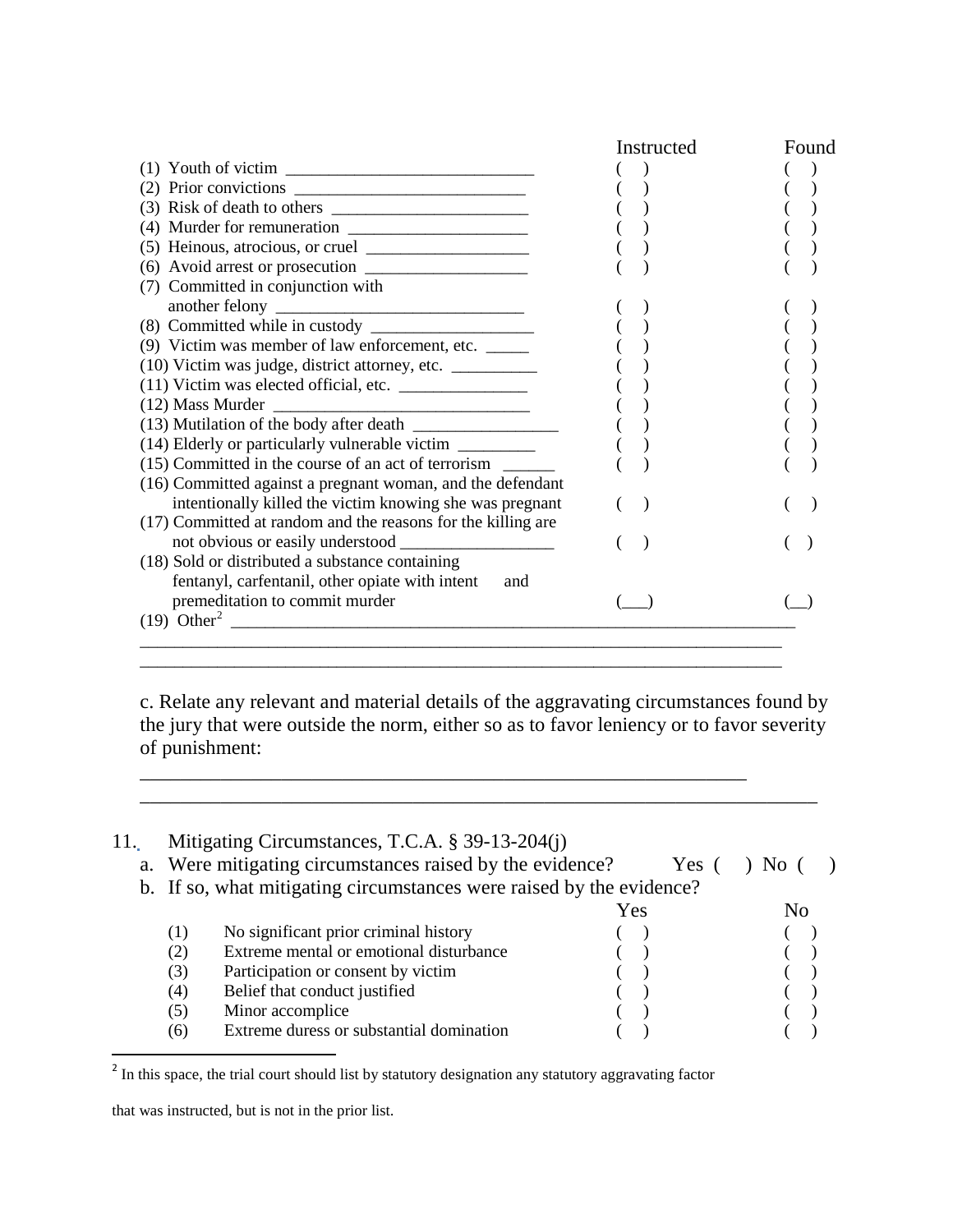| (7) | Youth or advanced age of defendant           |  |
|-----|----------------------------------------------|--|
| (8) | Mental disease or defect or intoxication     |  |
| (9) | Other (please explain) <sup>3</sup> : $\_\_$ |  |
|     |                                              |  |

\_\_\_\_\_\_\_\_\_\_\_\_\_\_\_\_\_\_\_\_\_\_\_\_\_\_\_\_\_\_\_\_\_\_\_\_\_\_\_\_\_\_\_\_\_\_\_\_\_\_\_\_\_\_\_\_\_\_\_\_\_\_\_\_\_\_\_\_\_\_\_\_

\_\_\_\_\_\_\_\_\_\_\_\_\_\_\_\_\_\_\_\_\_\_\_\_\_\_\_\_\_\_\_\_\_\_\_\_\_\_\_\_\_\_\_\_\_\_\_\_\_\_\_\_\_\_\_\_\_\_\_\_\_\_\_\_\_\_\_\_\_\_\_\_ \_\_\_\_\_\_\_\_\_\_\_\_\_\_\_\_\_\_\_\_\_\_\_\_\_\_\_\_\_\_\_\_\_\_\_\_\_\_\_\_\_\_\_\_\_\_\_\_\_\_\_\_\_\_\_\_\_\_\_\_\_\_\_\_\_\_\_\_\_\_\_\_

c. Relate any relevant and material details of the mitigating circumstances supported by the evidence that were outside the norm, either so as to favor leniency or to favor severity of punishment:

\_\_\_\_\_\_\_\_\_\_\_\_\_\_\_\_\_\_\_\_\_\_\_\_\_\_\_\_\_\_\_\_\_\_\_\_\_\_\_\_\_\_\_\_\_\_\_\_\_\_\_\_\_\_\_\_\_\_\_\_\_\_\_\_ \_\_\_\_\_\_\_\_\_\_\_\_\_\_\_\_\_\_\_\_\_\_\_\_\_\_\_\_\_\_\_\_\_\_\_\_\_\_\_\_\_\_\_\_\_\_\_\_\_\_\_\_\_\_\_\_\_\_\_\_\_\_\_\_\_\_ \_\_\_\_\_\_\_\_\_\_\_\_\_\_\_\_\_\_\_\_\_\_\_\_\_\_\_\_\_\_\_\_\_\_\_\_\_\_\_\_\_\_\_\_\_\_\_\_\_\_\_\_\_\_\_\_\_\_\_\_\_\_\_\_\_\_ \_\_\_\_\_\_\_\_\_\_\_\_\_\_\_\_\_\_\_\_\_\_\_\_\_\_\_\_\_\_\_\_\_\_\_\_\_\_\_\_\_\_\_\_\_\_\_\_\_\_\_\_\_\_\_\_\_\_\_\_\_\_\_\_\_\_

d. If tried with a jury, was the jury instructed regarding all the mitigating circumstances requested by the defense?

| Yes $( \ )$ No $( \ )$                                                            |
|-----------------------------------------------------------------------------------|
| If no, list which circumstances were not included as mitigating circumstances and |
| explain why such circumstances were omitted:                                      |

\_\_\_\_\_\_\_\_\_\_\_\_\_\_\_\_\_\_\_\_\_\_\_\_\_\_\_\_\_\_\_\_\_\_\_\_\_\_\_\_\_\_\_\_\_\_\_\_\_\_\_\_\_\_\_\_\_\_\_\_\_\_\_\_\_\_

\_\_\_\_\_\_\_\_\_\_\_\_\_\_\_\_\_\_\_\_\_\_\_\_\_\_\_\_\_\_\_\_\_\_\_\_\_\_\_\_\_\_\_\_\_\_\_\_\_\_\_\_\_\_\_\_\_\_\_\_\_\_\_\_\_\_ \_\_\_\_\_\_\_\_\_\_\_\_\_\_\_\_\_\_\_\_\_\_\_\_\_\_\_\_\_\_\_\_\_\_\_\_\_\_\_\_\_\_\_\_\_\_\_\_\_\_\_\_\_\_\_\_\_\_\_\_\_\_\_\_\_\_

\_\_\_\_\_\_\_\_\_\_\_\_\_\_\_\_\_\_\_\_\_\_\_\_\_\_\_\_\_\_\_\_\_\_\_\_\_\_\_\_\_\_\_\_\_\_\_\_\_\_\_\_\_\_\_\_\_\_\_\_\_\_\_\_\_\_ \_\_\_\_\_\_\_\_\_\_\_\_\_\_\_\_\_\_\_\_\_\_\_\_\_\_\_\_\_\_\_\_\_\_\_\_\_\_\_\_\_\_\_\_\_\_\_\_\_\_\_\_\_\_\_\_\_\_\_\_\_\_\_\_\_\_ \_\_\_\_\_\_\_\_\_\_\_\_\_\_\_\_\_\_\_\_\_\_\_\_\_\_\_\_\_\_\_\_\_\_\_\_\_\_\_\_\_\_\_\_\_\_\_\_\_\_\_\_\_\_\_\_\_\_\_\_\_\_\_\_\_\_

\_\_\_\_\_\_\_\_\_\_\_\_\_\_\_\_\_\_\_\_\_\_\_\_\_\_\_\_\_\_\_\_\_\_\_\_\_\_\_\_\_\_\_\_\_\_\_\_\_\_\_\_\_\_\_\_\_\_\_\_\_\_\_\_\_\_

12. Was there any evidence that at the time of the offense the defendant was under the influence of narcotics, dangerous drugs, or alcohol which actually contributed to the offense? Yes ( ) No ( ) If yes, please explain: \_\_\_\_\_\_\_\_\_\_\_\_\_\_\_\_\_\_\_\_\_\_\_\_\_\_\_\_\_\_\_\_\_\_\_\_\_\_\_\_\_\_\_\_\_\_\_\_

13. Brief impression of the trial judge as to the conduct and/or demeanor of defendant at trial and sentencing that would indicate remorse, lack of remorse, mental health issues, or any other characteristics relevant to punishment :

<span id="page-4-0"></span> $\frac{3}{3}$  In the space provided, please list all nonstatutory factors raised by the evidence.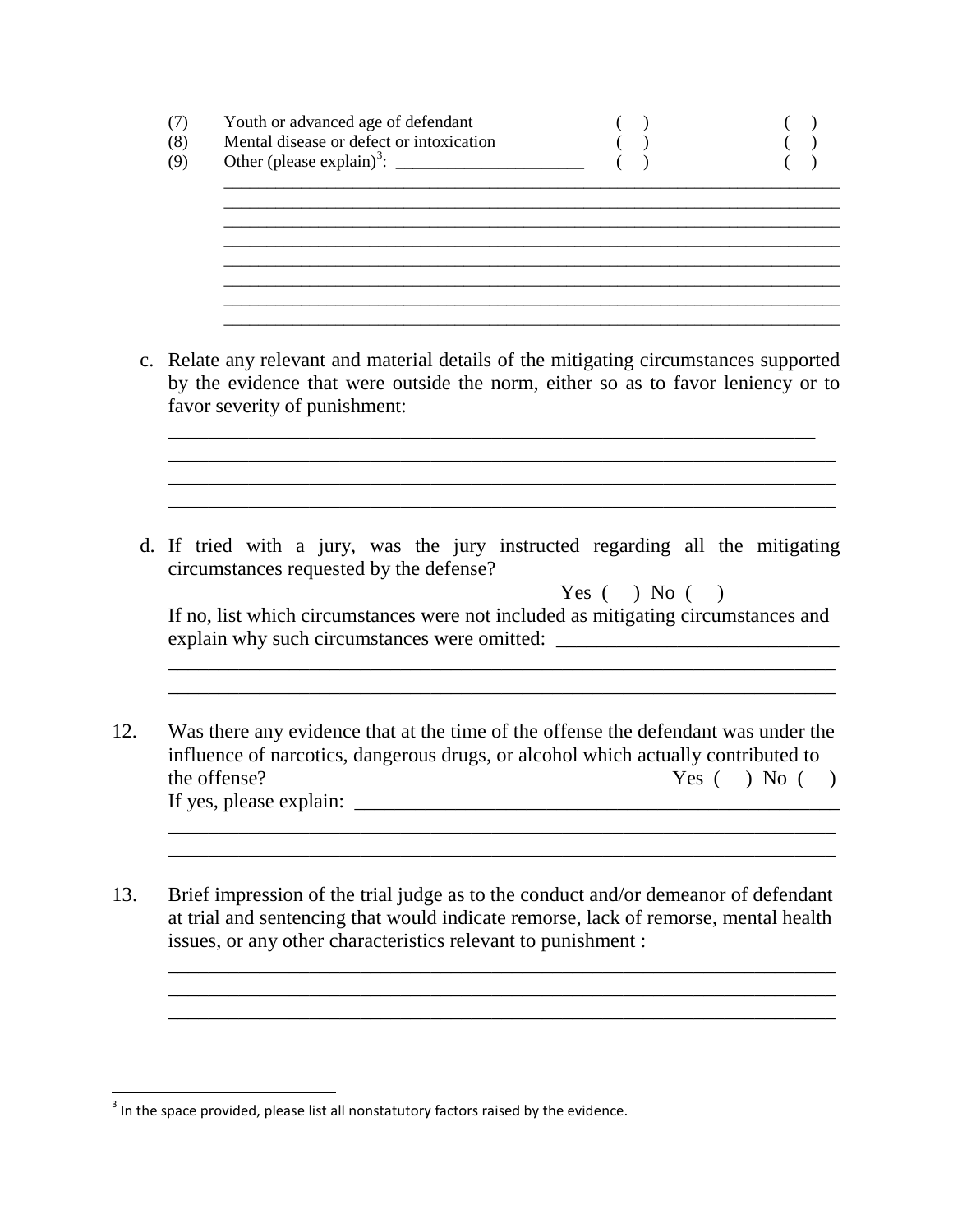| 1.    |                                      |                | 2. Birth Date $\_\_\_\_\_\_\_\_\_\_\_\_\_$                                            |                                                                                                                                                                                                                                               |  |  |  |  |  |  |
|-------|--------------------------------------|----------------|---------------------------------------------------------------------------------------|-----------------------------------------------------------------------------------------------------------------------------------------------------------------------------------------------------------------------------------------------|--|--|--|--|--|--|
|       | Last,                                | First,         | Middle                                                                                | month/date/year                                                                                                                                                                                                                               |  |  |  |  |  |  |
| 3.    | Sex:                                 |                |                                                                                       |                                                                                                                                                                                                                                               |  |  |  |  |  |  |
| 4.    | <b>Marital Status:</b>               | $\overline{(}$ | ) Never Married<br>) Married<br>) Divorced<br>) Spouse deceased<br>Unknown            |                                                                                                                                                                                                                                               |  |  |  |  |  |  |
| 5.    | Race:                                | €              | ) American Indian or Alaska Native<br>) Asian<br>) Black or African American<br>White | ) Native Hawaiian or other Pacific Islander                                                                                                                                                                                                   |  |  |  |  |  |  |
| 6.    |                                      |                | Ethnicity: Is the defendant of Hispanic or Latino:<br>Yes $( )$ No $( )$              |                                                                                                                                                                                                                                               |  |  |  |  |  |  |
| 7.    | Children: Number: _____________      | Ages: $\qquad$ |                                                                                       |                                                                                                                                                                                                                                               |  |  |  |  |  |  |
| 8.    | Parents:                             |                |                                                                                       | Father—living? Yes () No () Unknown ()<br>Mother-living? Yes () No () Unknown ()                                                                                                                                                              |  |  |  |  |  |  |
| 9.    |                                      |                | Education: Highest Grade or Level Completed:                                          |                                                                                                                                                                                                                                               |  |  |  |  |  |  |
|       |                                      |                |                                                                                       | Unknown $($ )<br>10 a. Was any evidence presented regarding an IQ score of the defendant?<br>$)$ No (<br>Yes (<br>$\rightarrow$                                                                                                               |  |  |  |  |  |  |
|       | b. If yes, what were the results?    |                | IQ 86-100                                                                             | IQ 76 to 85<br>IQ above 100                                                                                                                                                                                                                   |  |  |  |  |  |  |
|       | raised?<br>in T.C.A. § 39-13-203(a)? |                |                                                                                       | 11 a. Was the issue of defendant's intellectual disability under T.C.A. § 39-13-203<br>Yes $( )$ No $( )$<br>b. If so, did the court find that the defendant had an intellectual disability as defined<br>Yes $( \ )$ No $($<br>$\rightarrow$ |  |  |  |  |  |  |
| 12 a. | record?                              |                |                                                                                       | Was a psychiatric or psychological evaluation performed that is part of the trial<br>Yes $( )$ No $( )$                                                                                                                                       |  |  |  |  |  |  |

# B. DATA CONCERNING THE DEFENDANT  $\!4$  $\!4$

<span id="page-5-0"></span><sup>4&</sup>lt;br><sup>4</sup> Defense counsel may omit any information that may, if disclosed, impair the client's interests.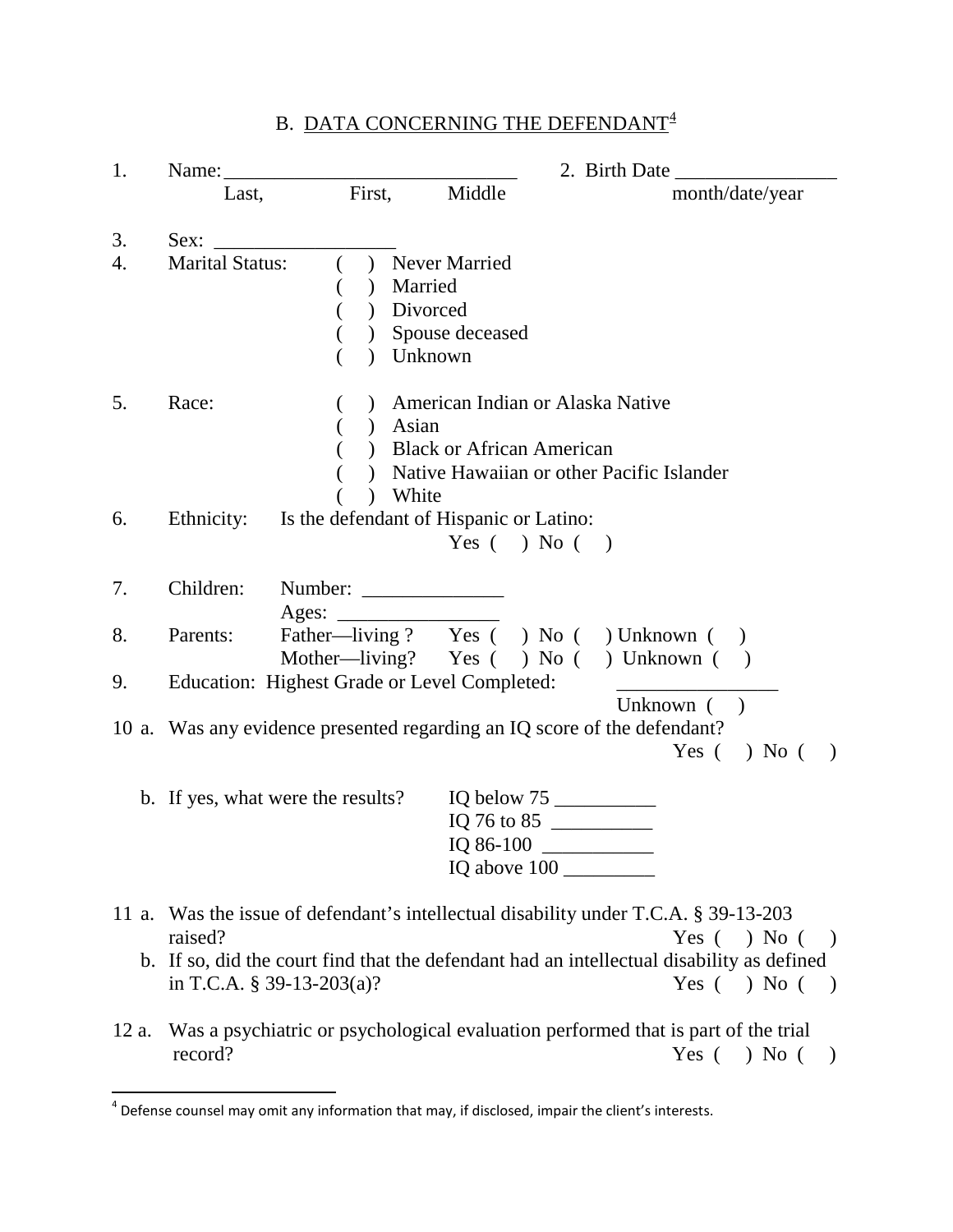|            | b. If yes, summarize pertinent psychiatric or psychological information and/or                                                                                                                                                                                                                                                                  |
|------------|-------------------------------------------------------------------------------------------------------------------------------------------------------------------------------------------------------------------------------------------------------------------------------------------------------------------------------------------------|
| 13.        | Employment record of defendant at or near time of offense, including (if known)<br>type of job, pay, dates job held and reason for termination:                                                                                                                                                                                                 |
| 14.        | ) Unknown<br>Defendant's military history, including type of discharge:                                                                                                                                                                                                                                                                         |
| 1.         | ) Unknown<br>15 a. Does the defendant have a record of prior convictions? Yes () No (<br>$\big)$<br>b. If yes, list the offenses, the dates of the offenses, and the sentences imposed:<br>Offense<br>Sentence<br>Date<br><u> 1989 - Andrea Santa Alemania, amerikana amerikana amerikana amerikana amerikana amerikana amerikana amerikana</u> |
| 2.<br>6.   |                                                                                                                                                                                                                                                                                                                                                 |
| 16.<br>17. | Was the defendant a resident of the community where the homicide occurred?<br>Yes $( )$ No $( )$<br>Nature of defendant's role in offense:<br>) committed homicidal act together with a co-defendant<br>) primary assailant                                                                                                                     |
| 18.        | Any other noteworthy/significant information about the defendant:                                                                                                                                                                                                                                                                               |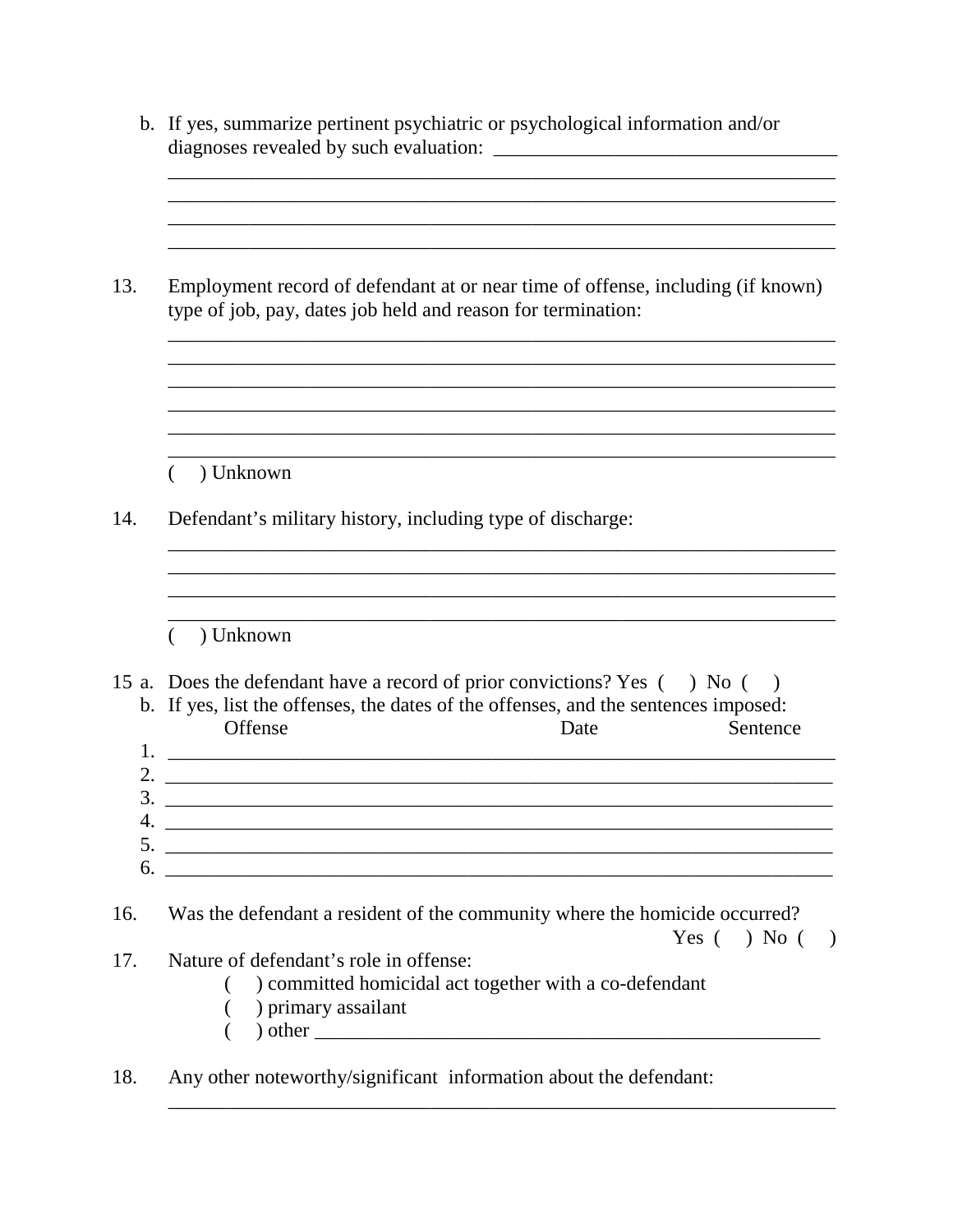| <b>Marital Status:</b> | ( ) Never Married                                                            |
|------------------------|------------------------------------------------------------------------------|
|                        | ( ) Married                                                                  |
|                        | $\overline{(\ }$<br>) Divorced                                               |
|                        | ) Spouse deceased                                                            |
|                        | ) Unknown                                                                    |
| Race:                  | ) American Indian or Alaska Native<br>$\left($                               |
|                        | ) Asian                                                                      |
|                        | ) Black or African American                                                  |
|                        | ) Native Hawaiian or other Pacific Islander                                  |
|                        | ) White                                                                      |
| Parents:               | $\text{Ages:}\n\qquad \qquad$<br>Father-living? Yes () No () Unknown ()      |
|                        | Mother-living? Yes () No () Unknown ()                                       |
|                        | Education: Highest Grade or Level Completed:                                 |
|                        | Unknown $($ )                                                                |
|                        | Employment at time of offense:                                               |
|                        | Unknown (<br>$\big)$                                                         |
|                        | Describe the relationship between the defendant and the victim (e.g., family |
|                        |                                                                              |
|                        | <u> 1989 - Johann Stoff, amerikansk politiker (d. 1989)</u>                  |

\_\_\_\_\_\_\_\_\_\_\_\_\_\_\_\_\_\_\_\_\_\_\_\_\_\_\_\_\_\_\_\_\_\_\_\_\_\_\_\_\_\_\_\_\_\_\_\_\_\_\_\_\_\_\_\_\_\_\_\_\_\_\_\_\_\_ \_\_\_\_\_\_\_\_\_\_\_\_\_\_\_\_\_\_\_\_\_\_\_\_\_\_\_\_\_\_\_\_\_\_\_\_\_\_\_\_\_\_\_\_\_\_\_\_\_\_\_\_\_\_\_\_\_\_\_\_\_\_\_\_\_\_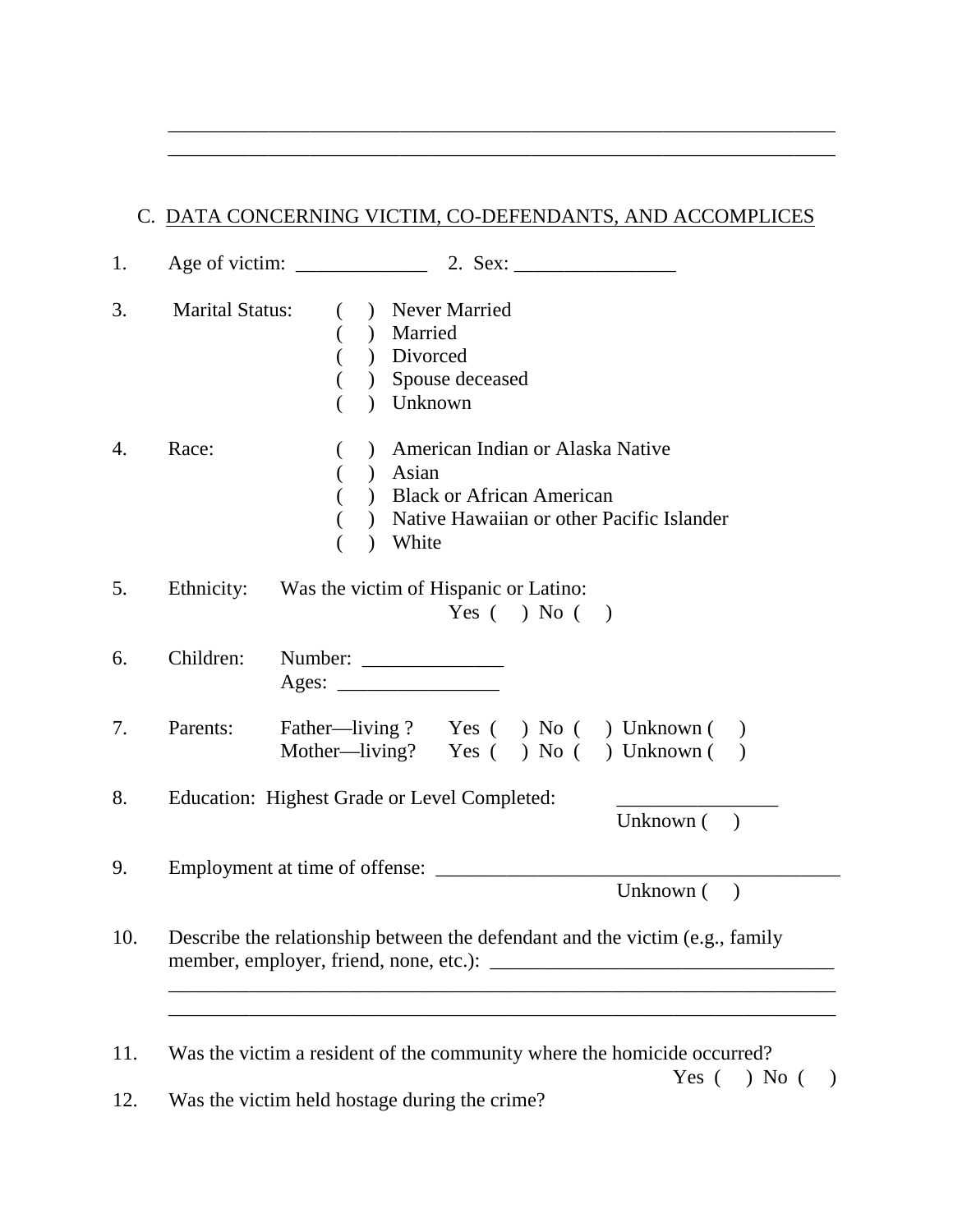|           | Yes—Less than one (1) hour<br>Yes—More than one $(1)$ hour<br>N <sub>0</sub>                                                                                                                                   |
|-----------|----------------------------------------------------------------------------------------------------------------------------------------------------------------------------------------------------------------|
|           |                                                                                                                                                                                                                |
|           | 13 a. Describe the physical harm and/or injuries inflicted on the victim:                                                                                                                                      |
|           | b. Was the victim tortured? If so, state the nature of the torture:                                                                                                                                            |
| 14.       | Co-defendants:                                                                                                                                                                                                 |
|           | a. Were there any co-defendants in the trial?<br>Yes $( \ )$ No $( \ )$<br>b. If yes, what conviction(s) and sentence(s) were imposed on them?                                                                 |
|           | c. Nature of co-defendant's role in offense:<br>) committed homicidal act together<br>) primary assailant<br>$\big)$ other                                                                                     |
|           | d. Any additional comments concerning co-defendant(s):                                                                                                                                                         |
|           | e. Did the co-defendant(s) testify at the defendant's trial<br>Yes $( \ )$ No $($                                                                                                                              |
| 15.<br>a. | Other Accomplices:<br>Were there any persons not tried as co-defendants who the evidence showed<br>participated in the commission of the offense with the defendant?<br>$)$ No (<br>Yes (<br>$\rightarrow$     |
|           | b. If yes, state the nature of their participation, whether any criminal charges have<br>been filed against such persons as a result of their participation, and the disposition<br>of such charges, if known: |
|           |                                                                                                                                                                                                                |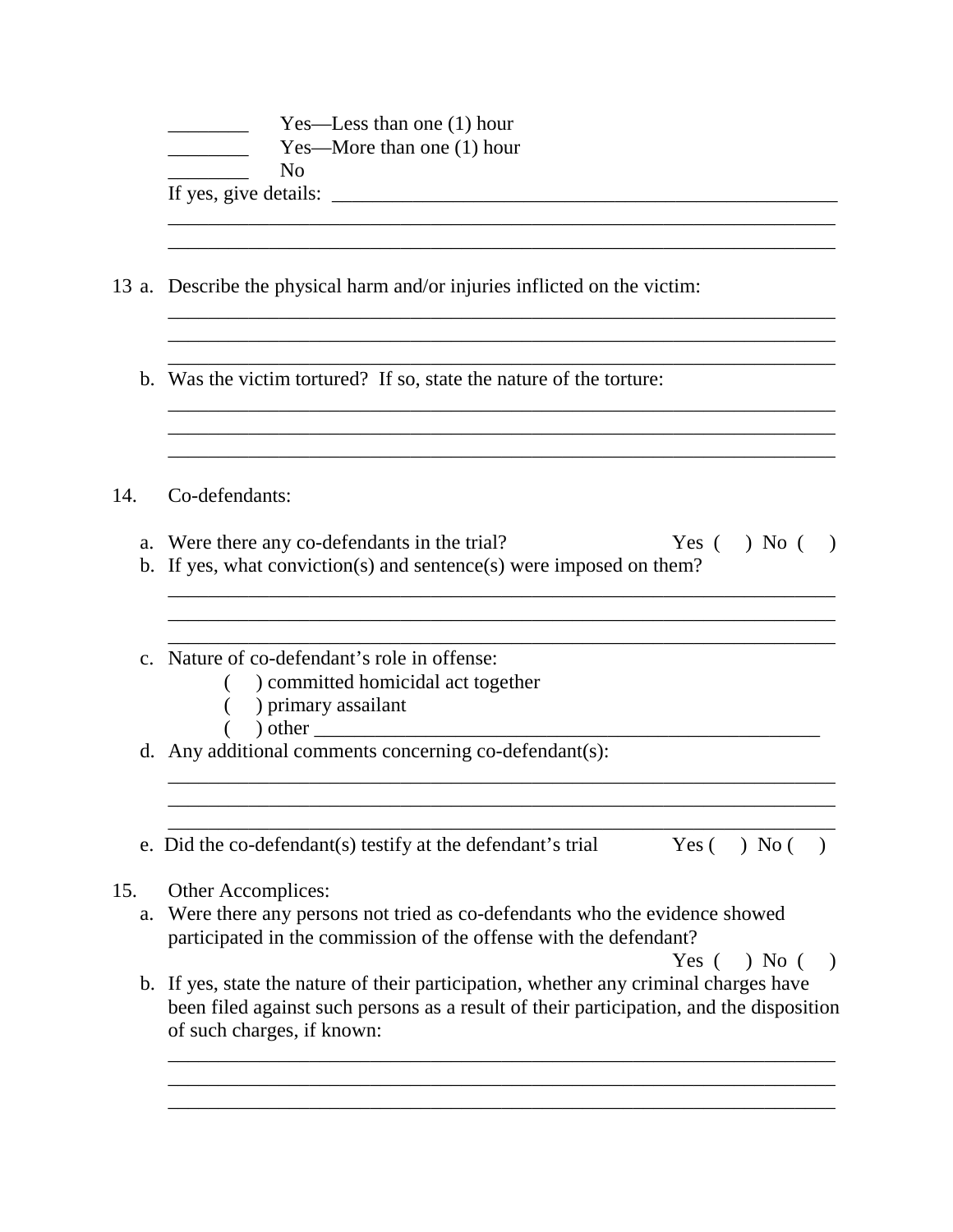c. Did the accomplice(s) testify at the defendant's trial? Yes () No ()

### D. REPRESENTATION OF THE DEFENDANT

1. Was the defendant represented by counsel at trial: Yes () No/Pro Se () 2. If the defendant was Pro Se at trial: a. Was the defendant represented at any time by counsel? Yes  $($   $)$  No  $($   $)$ b. If the defendant did have prior representation, list dates of representation and answer the remaining questions as they relate to prior counsel. Attach additional sheets if necessary to include information on each attorney. From \_\_\_\_\_\_\_\_\_\_\_\_\_ to \_\_\_\_\_\_\_\_\_\_\_\_\_\_ From \_\_\_\_\_\_\_\_\_\_\_\_\_ to \_\_\_\_\_\_\_\_\_\_\_\_\_\_ c. Did the defendant have elbow counsel at trial? Yes () No () 3. How many attorneys represented the defendant? (If more than one counsel served, or the defendant has prior counsel, other than those at trial, answer the following questions as to each counsel and attach a copy for each to this report) 4. Name of counsel: \_\_\_\_\_\_\_\_\_\_\_\_\_\_\_\_\_\_\_\_\_\_\_\_\_\_\_\_\_\_\_\_\_\_\_\_\_\_\_\_\_\_\_\_\_\_\_\_\_\_\_ \_\_\_\_\_\_\_\_\_\_\_\_\_\_\_\_\_\_\_\_\_\_\_\_\_\_\_\_\_\_\_\_\_\_\_\_\_\_\_\_\_\_\_\_\_\_\_\_\_\_\_\_\_\_\_\_\_\_\_\_\_\_\_\_\_\_ 5. In what role did counsel serve? Lead/First Chair ( ) Co-Counsel/Second Chair ( ) Elbow Counsel (pro se defendant) () 6. Date counsel secured: \_\_\_\_\_\_\_\_\_\_\_\_\_\_\_\_\_\_\_\_\_\_\_\_\_\_\_\_\_\_\_\_\_\_\_\_\_\_\_\_\_\_\_\_\_\_\_ \_\_\_\_\_\_\_\_\_\_\_\_\_\_\_\_\_\_\_\_\_\_\_\_\_\_\_\_\_\_\_\_\_\_\_\_\_\_\_\_\_\_\_\_\_\_\_\_\_\_\_\_\_\_\_\_\_\_\_\_\_\_\_\_\_\_ 7. How was counsel secured (may check more than one): a. Retained by defendant ()<br>b. Appointed by Court () b. Appointed by Court c. Public Defender ( ) d. Pro Bono ( ) 8. If counsel was appointed by court, was it because: a. Defendant unable to afford counsel ( ) b. Defendant refused to secure counsel () c. Elbow Counsel (Pro Se defendant) ( ) d. Other (explain) ( ) \_\_\_\_\_\_\_\_\_\_\_\_\_\_\_\_\_\_\_\_\_\_\_\_\_\_\_\_\_\_\_\_\_\_\_\_\_\_\_\_\_\_\_\_\_\_\_\_\_\_\_\_\_\_\_\_\_\_\_\_ \_\_\_\_\_\_\_\_\_\_\_\_\_\_\_\_\_\_\_\_\_\_\_\_\_\_\_\_\_\_\_\_\_\_\_\_\_\_\_\_\_\_\_\_\_\_\_\_\_\_\_\_\_\_\_\_\_\_\_\_

<sup>9.</sup> How many years has counsel practiced law: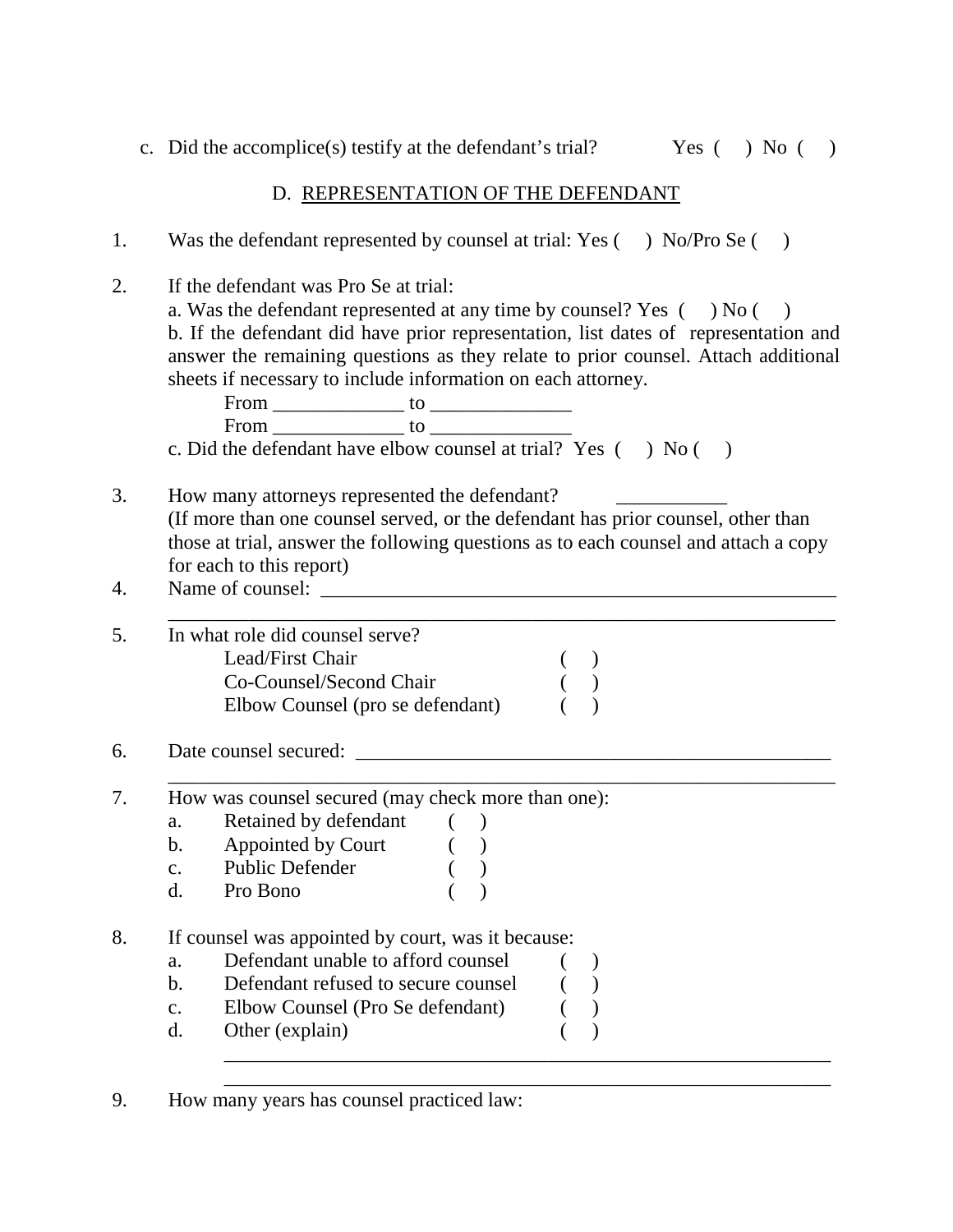| a.             | $0 \text{ to } 5$                                              |  |  |  |  |  |
|----------------|----------------------------------------------------------------|--|--|--|--|--|
|                | b. $5 \text{ to } 10$                                          |  |  |  |  |  |
| $\mathbf{c}$ . | Over 10                                                        |  |  |  |  |  |
|                | What is the nature of counsel's practice?                      |  |  |  |  |  |
| a.             | Mostly civil                                                   |  |  |  |  |  |
| $\mathbf b$ .  | General                                                        |  |  |  |  |  |
| $C_{\bullet}$  | Mostly criminal (                                              |  |  |  |  |  |
| 11.            | Did counsel serve throughout the trial? Yes $($ $)$ No $($ $)$ |  |  |  |  |  |
|                | If not, explain in detail:                                     |  |  |  |  |  |
|                |                                                                |  |  |  |  |  |
|                |                                                                |  |  |  |  |  |
|                |                                                                |  |  |  |  |  |

# E. GENERAL CONSIDERATIONS

13. Other significant data about defense representation: \_\_\_\_\_\_\_\_\_\_\_\_\_\_\_\_\_\_\_\_\_\_\_

\_\_\_\_\_\_\_\_\_\_\_\_\_\_\_\_\_\_\_\_\_\_\_\_\_\_\_\_\_\_\_\_\_\_\_\_\_\_\_\_\_\_\_\_\_\_\_\_\_\_\_\_\_\_\_\_\_\_\_\_\_\_\_\_\_\_ \_\_\_\_\_\_\_\_\_\_\_\_\_\_\_\_\_\_\_\_\_\_\_\_\_\_\_\_\_\_\_\_\_\_\_\_\_\_\_\_\_\_\_\_\_\_\_\_\_\_\_\_\_\_\_\_\_\_\_\_\_\_\_\_\_\_

|  | a. Were jurors selected from the same county where offense occurred? |           |  |                        |          |
|--|----------------------------------------------------------------------|-----------|--|------------------------|----------|
|  |                                                                      |           |  | Yes $( \ )$ No $( \ )$ |          |
|  | b. If no, from which county were the jurors selected?                |           |  |                        |          |
|  | c. Was a change of venue requested? Yes $( )$ No $( )$               |           |  |                        |          |
|  | d. If yes, was it granted?                                           | Yes $($ ) |  | $\overline{N}$ ( )     |          |
|  | e. Reasons<br>for                                                    | change,   |  |                        | granted: |

2. How many alternate jurors were selected?

3. What percentage of the population, according to the most recent census, of the county from which the jury was selected is the same race as the defendant?

| a.             | Under 10%    |  |
|----------------|--------------|--|
| b.             | 10\% to 25\% |  |
| $\mathbf{C}$ . | 25 % to 50%  |  |
| d.             | 50\% to 75\% |  |
| e.             | 75% to 90%   |  |
| f.             | Over 90%     |  |

4. Were members of the defendant's race represented on the jury? Yes () No ()

5. Note the number of jurors/alternate jurors of each race (if race of a juror/alternate juror is unknown, please note that below as well):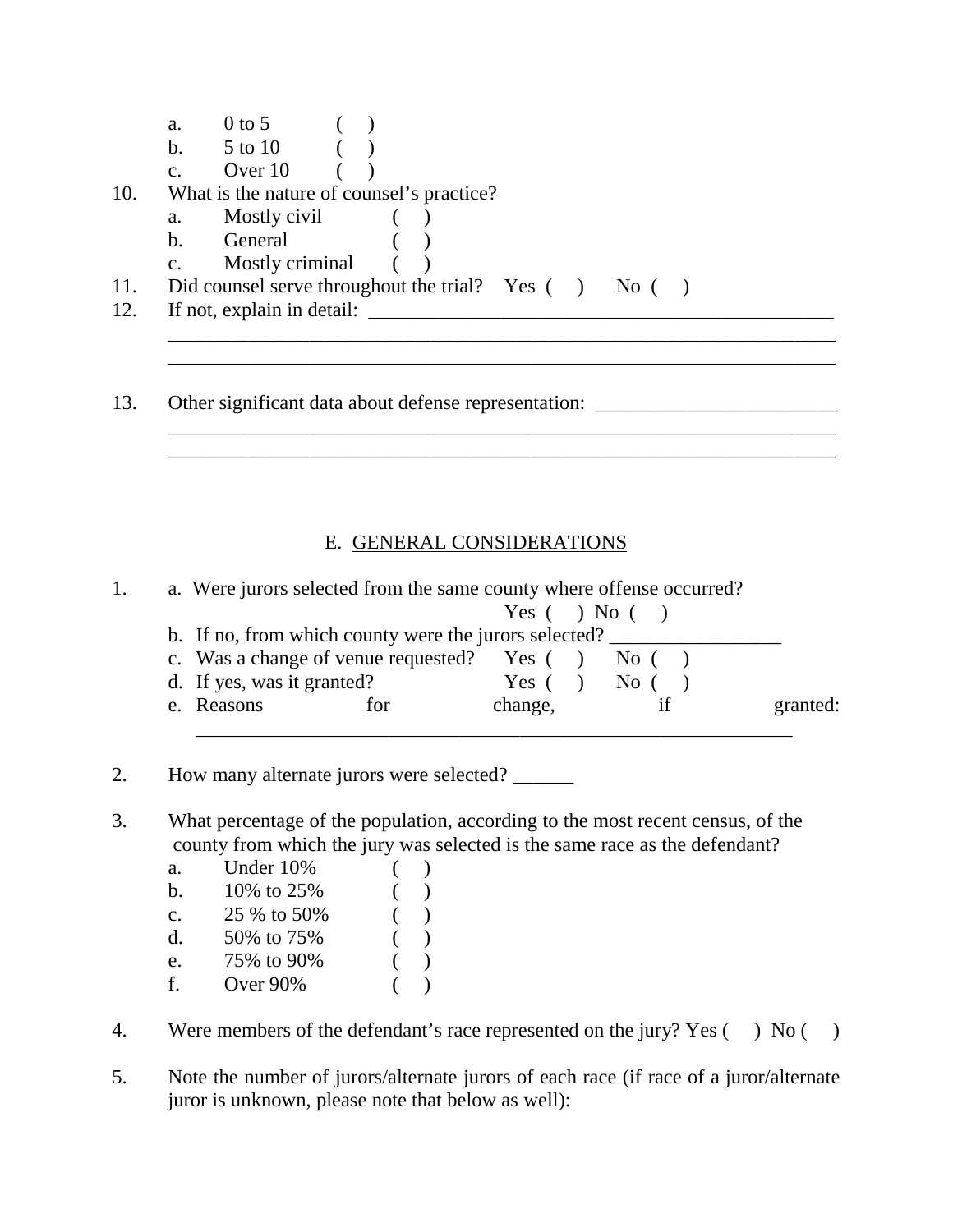| Jurors. | Alternate Jurors |                                           |
|---------|------------------|-------------------------------------------|
|         |                  | American Indian or Alaska Native          |
|         |                  | Asian                                     |
|         |                  | <b>Black or African American</b>          |
|         |                  | Native Hawaiian or other Pacific Islander |
|         |                  | White                                     |
|         |                  | <b>Unknown</b>                            |
|         |                  |                                           |

- 6. Note the number of jurors/alternate jurors who are of Hispanic or Latino origin: Jurors Alternate Jurors
- 7. Note the number of jurors/alternate jurors of each sex: Jurors Alternate Jurors

|  | Male   |
|--|--------|
|  | Female |

\_\_\_\_\_\_\_ \_\_\_\_\_

## F. CHRONOLOGY OF CASE

Elapsed Days

| 1. Date of offense                               |
|--------------------------------------------------|
| 2. Date of arrest                                |
| 3. Date trial began/guilty plea entered ________ |
|                                                  |
| 5. Date post-trial motions ruled on ________     |
|                                                  |
|                                                  |
|                                                  |
|                                                  |
|                                                  |
| $*T_0$ he completed by $S$                       |

\*To be completed by Supreme Court

This report was submitted to the defendant's counsel and to the attorney for the State for such comments as either desired to make concerning its factual accuracy.

|                          | <b>State</b> | Defense Counsel |
|--------------------------|--------------|-----------------|
| 1. Comments are attached | (            | (               |
| 2. Had no comments       |              |                 |
| 3. Has not responded     |              |                 |

I hereby certify that I have completed this report to the best of my ability and that the information herein is accurate and complete.